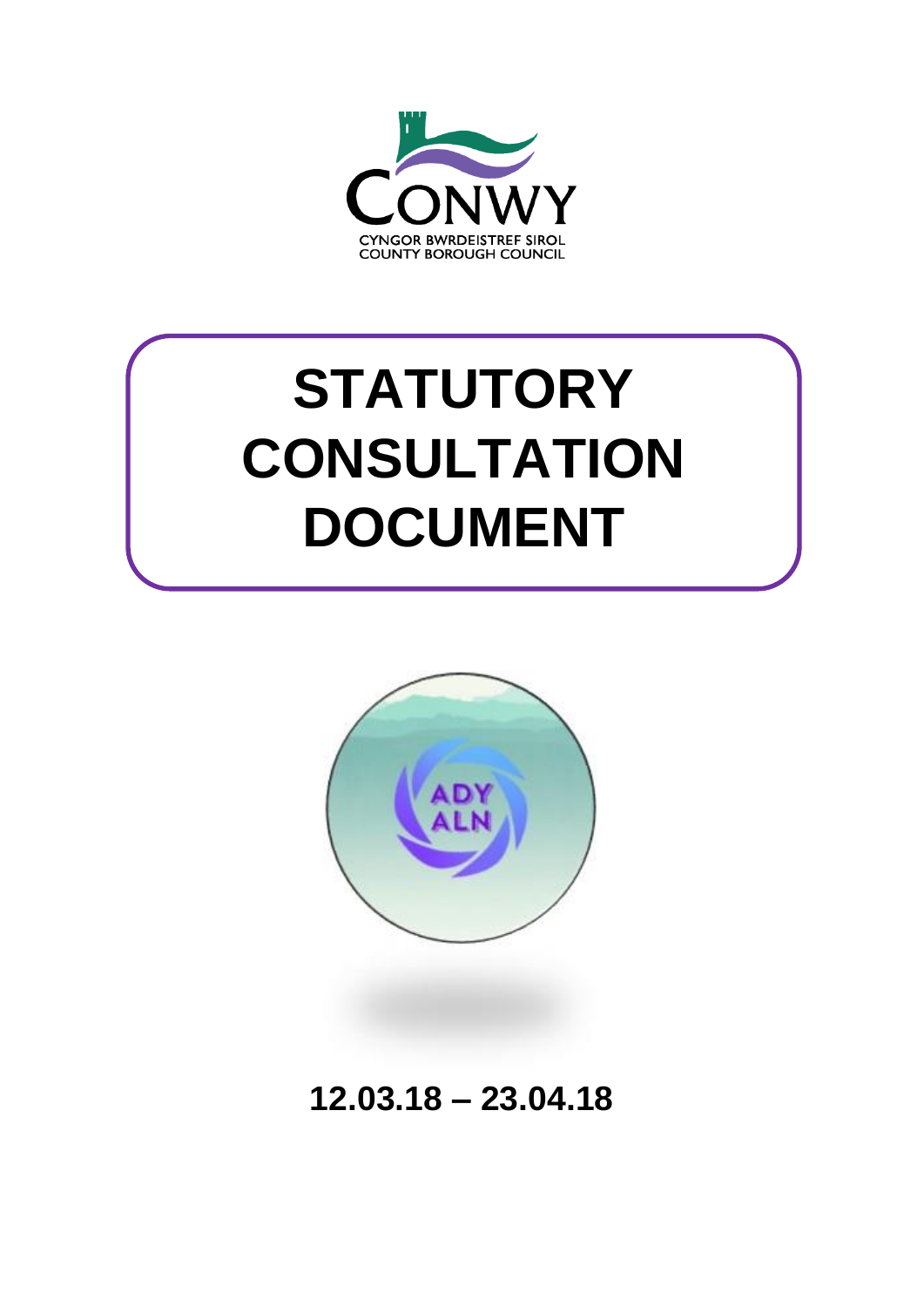# Contents\_\_\_\_\_\_\_\_\_\_\_\_\_\_\_\_\_\_\_\_\_\_\_\_\_\_\_\_\_\_\_\_\_

| <b>Section</b> | <b>Description</b>                                  | Page           |
|----------------|-----------------------------------------------------|----------------|
|                |                                                     | <b>Number</b>  |
|                | Foreword                                            | 3              |
| 1              | <b>Introduction</b>                                 | $\overline{4}$ |
| 1.1            | The proposal subject to this statutory consultation | $\overline{4}$ |
| 1.2            | Possible options for consultation                   | $\overline{4}$ |
| $\overline{2}$ | <b>The Consultation</b>                             | 5              |
| 2.1            | Consultees                                          | 5              |
| 2.2            | Meetings                                            | 6              |
| 2.3            | Consultation with children and young people         | 6              |
| 2.4            | Comments: contact address and deadline              | $\overline{7}$ |
| 3              | <b>Background Information</b>                       | $\overline{7}$ |
| 3.1            | School information                                  | 7              |
| 3.2            | <b>Learning Resource Classes</b>                    | 8              |
| 3.3            | Pupil forecasts and capacity                        | 9              |
| 3.4            | Accommodation                                       | 10             |
| 3.5            | <b>ALN Provision</b>                                | 11             |
| 4              | <b>The Proposal</b>                                 | 12             |
| 4.1            | Current situation: maintaining the status quo       | 12             |
| 4.2            | Proposed options                                    | 12             |
| 4.3            | New accommodation/locations                         | 13             |
| 4.4            | <b>Transport arrangements</b>                       | 13             |
| 4.5            | Staffing                                            | 13             |
| 4.6            | <b>Equality Impact Assessment</b>                   | 14             |
| 4.7            | Benefits and disadvantages                          | 14             |
| 5              | <b>Explanation of the Statutory Process</b>         | 14             |

# Appendix 1 – Response Form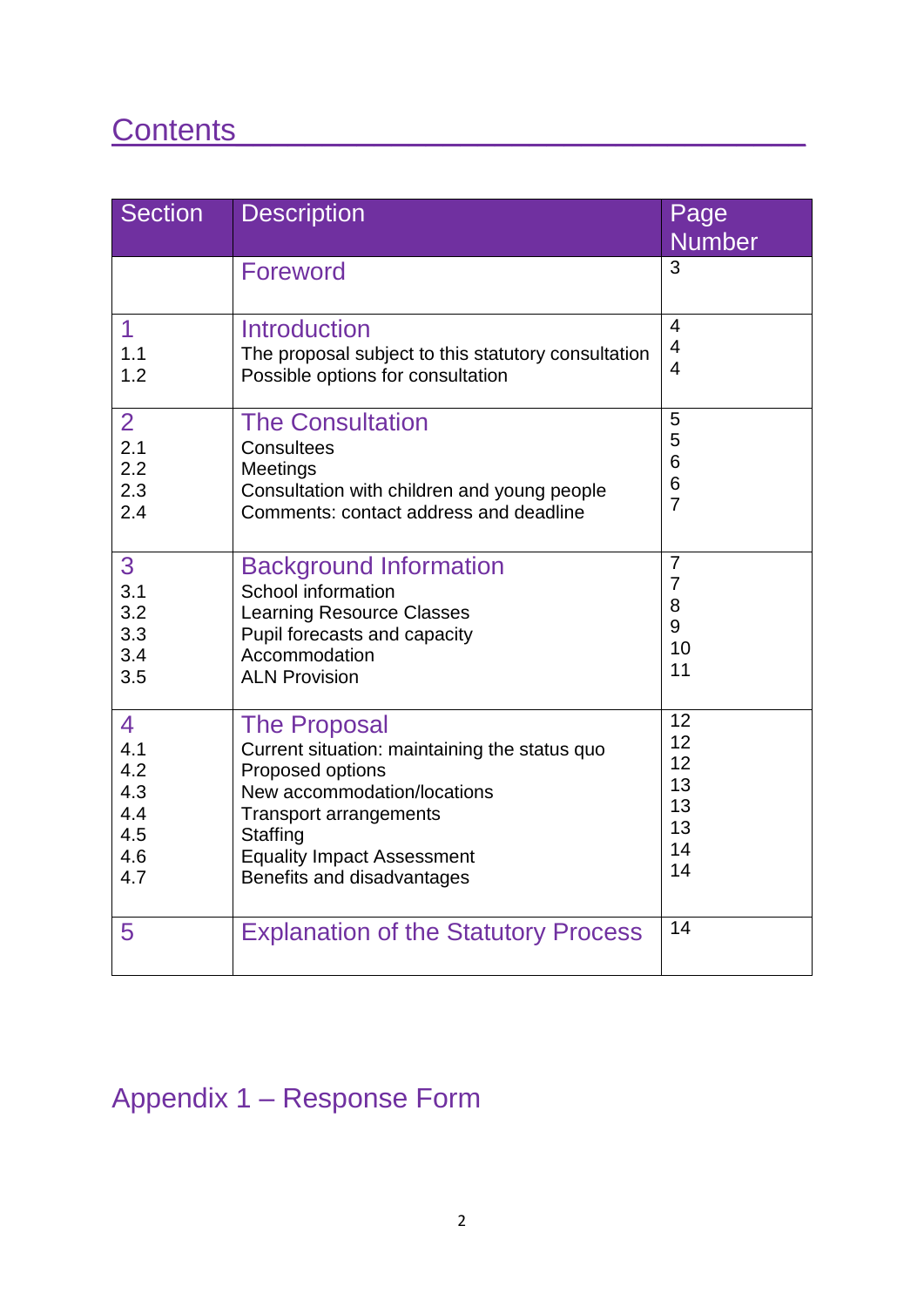### **Foreword**

Conwy County Borough Council is responding to a request from the Head Teacher and Governing Body of Ysgol Sŵn y Don to consider whether one or both of the County's Additional Learning Needs Resource Classes can be moved from their current location within the school. This is in response to their reported increase in pupil numbers in the school as a whole and the pressure that this has placed on physical space within the building. At their meeting on **19th December 2017, the Cabinet of Conwy County Borough Council** resolved to undertake a process of statutory consultation on the possible relocation of one or both of the Additional Learning Needs Resource Classes, in accordance with **Section 2.2 'Regulated Alterations'** of the School Organisation Code, 2013.

The statutory consultation will take place between **12th March 2018** and **1.00 p.m. on 23rd April 2018**, and is based on the proposal to move one or both of the Additional Learning Resource Classes to another location within the local or neighbouring areas.

Conwy County Borough Council would like you to have the opportunity to put forward your views on the proposal so that these can be considered before a decision is reached. At the end of the consultation period we shall submit a report to the Cabinet of Conwy County Borough Council.

This statutory consultation aims to serve all of the communities in and around the Sŵn y Don catchment area, and primarily the young people who are currently attending the Learning Resource Classes and their families.

A copy of this document, and other background papers, are available on the Council's website: [www.conwy.gov.uk/eductationconsultations](http://www.conwy.gov.uk/eductationconsultations)

**PLEASE NOTE** – any comments on this statutory consultation document should be sent to Education Services by 13:00 on Monday, 23<sup>rd</sup> April 2018. Please see the relevant contact details later in this report.

We look forward to receiving your views.

**Sincerely** 

Dr Lowri Brown **Head of Education Services**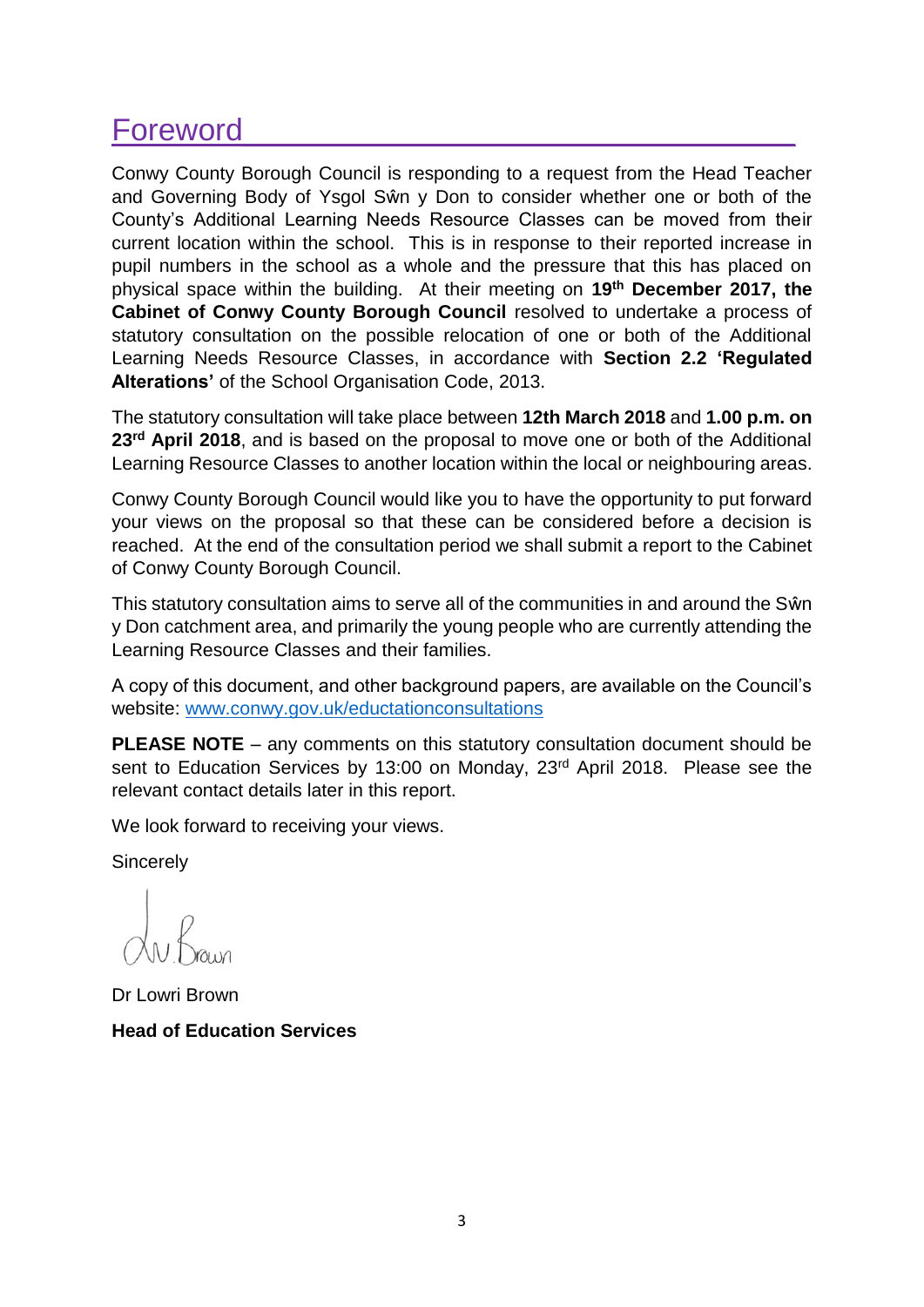## 1. Introduction

In July 2017, a request was made by the Governing Body and Head Teacher at Ysgol Sŵn y Don to cease hosting the Foundation Phase and Key Stage 2 Additional Learning Needs Resource Classes in the school following their concerns about increasing pupil numbers and their perceived potential for a further increase in numbers over coming years. They reported that the increasing pupil numbers were placing pressure on physical space within the school building, and in particular the organisation of different year groups and classes.

Ysgol Sŵn y Don, (previously Ysgol Babanod Penmaenrhos and Ysgol Iau Tan y Marian) currently plays host to two Learning Resource Classes, one for Foundation Phase pupils (ages 4-7), and one for Key Stage 2 pupils (ages 7-11).

The Authority's Learning Resources are designed to support and enhance the mainstream education of children with identified learning difficulties, and whose difficulties are impacting significantly on their academic progress. The Learning Resource Classes offer the opportunity for small group teaching and over learning of basic skills, including language, literacy and numeracy. The purpose of the Learning Resources is to offer additional intensive learning opportunities in order to support access back to a full time mainstream curriculum.

The Authority funds a total of seven Key Stage 2 Learning Resource Classes across Conwy and one Foundation Phase Resource. The Authority has no plan to reduce this support, therefore the proposal is concerned only with the possible relocation of one or both of the Resource Classes.

#### 1.1 The proposal subject to this statutory consultation

**That one, or both, of the Learning Resource Classes currently located within Ysgol Sŵn y Don could be relocated to another/other schools within the same or neighbouring catchment areas, (i.e. the Bryn Elian, Eirias or Emrys ap Iwan school catchment areas).**

#### 1.2 Possible options for consultation

The Authority proposes that an alternative location(s) is sought in a Primary School(s) across the Bryn Elian catchment area in the first instance, and then the neighbouring Eirias and Emrys ap Iwan catchment areas. The preferred option at this stage would be to move the Key Stage 2 Learning Resource to Ysgol Cystennin in Mochdre. However, all other possibilities will be consulted on.

This could involve both Resource Classes moving to a new location on the same site (as they are now); the two Resource Classes moving to separate school sites; or one Resource Class moving to a new location while the other remains at Ysgol Sŵn y Don.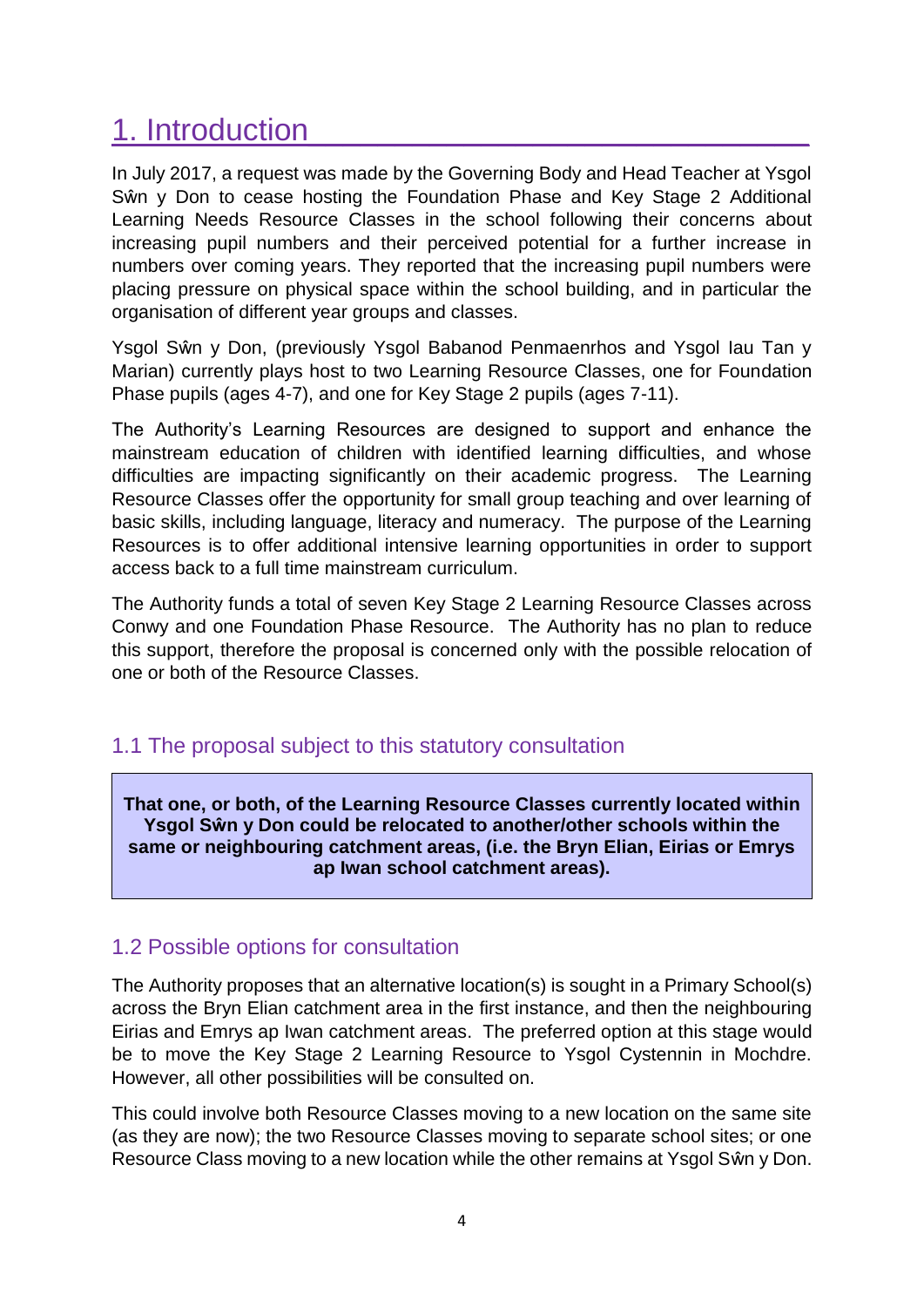# 2. Consultation

The consultation will be held between **12th March 2018 and 23rd April 2018**.

**The consultation refers only to the possible relocation of one or both of the Additional Learning Needs Resource Classes currently located within Ysgol Sŵn y Don. Therefore responses to this consultation should comment only on the proposal as described in paragraph 1.1. above.**

#### 2.1 Consultees

This Consultation Document will be distributed, in accordance with the Welsh Government's School Organisation Code, to the following consultees during the statutory consultation period:

| <b>Requirements of the Organisation Code 006/2013</b>                                                                                                                          | <b>Distributed to:</b>                                                                                                                                                                             |
|--------------------------------------------------------------------------------------------------------------------------------------------------------------------------------|----------------------------------------------------------------------------------------------------------------------------------------------------------------------------------------------------|
| The maintaining or proposed maintaining authority for<br>any school likely to be affected by the proposals.                                                                    | Conwy County Borough Council is presenting the<br>proposal                                                                                                                                         |
| Any other local authority likely to be affected -<br>including in the case of dedicated SEN provision any<br>authority placing or likely to place statemented pupils<br>in it. | Denbighshire Council                                                                                                                                                                               |
| The Church in Wales and Roman Catholic Diocesan<br>Authority for the area in which any school likely to be<br>affected is located.                                             | Church in Wales St Asaph Diocesan Authority<br>Roman Catholic Diocese of Wrexham                                                                                                                   |
| Any other appropriate religious body for any school<br>likely to be affected by the proposals.                                                                                 | n/a                                                                                                                                                                                                |
| The governing body of any school which is the subject<br>of the proposal and any other schools likely to be<br>affected by the proposals.                                      | Governing Bodies of all Conwy Primary Schools                                                                                                                                                      |
| Parents (and where possible prospective parents)<br>carers and guardians.                                                                                                      | Parents, carers and guardians of the children<br>attending the two Learning Resource Classes.                                                                                                      |
| <b>Welsh Ministers</b>                                                                                                                                                         | Kirsty Williams (AM).                                                                                                                                                                              |
| Assembly Members and Members of Parliament<br>representing the area.                                                                                                           | Michelle Brown (AM), Janet-Finch Saunders (AM), Llŷr<br>Huws (AM), Mark Isherwood (AM), Mandy Jones (AM),<br>Darren Millar (AM)<br>Guto Bebb (MP), David Jones (MP)                                |
| Estyn                                                                                                                                                                          | Anne Keane - Education and Training in Wales Chief<br>Inspector                                                                                                                                    |
| Teaching and teaching staff trade unions representing<br>teachers and other staff at any school which is the<br>subject of the proposals.                                      | Unions                                                                                                                                                                                             |
| <b>Regional Education Consortium</b>                                                                                                                                           | Arwyn Thomas - Chief Officer GwE                                                                                                                                                                   |
| Police and Crime Commissioner                                                                                                                                                  | Arfon Jones - North Wales Police Commissioner                                                                                                                                                      |
| Any community or town council for the area served by<br>the school which is the subject of this proposal.                                                                      | Abergele Town Council, Bay of Colwyn Town Council,<br>Llanddulas and Rhyd y Foel Community Council,<br>Llysfaen Community Council, Mochdre Community<br>Council, Towyn and Kinmel Bay Town Council |
| Local Communities First Partnership                                                                                                                                            | Marianne Jackson, Head of Community Development<br>Service (HoS)                                                                                                                                   |
| Relevant Health Bodies with an interest.                                                                                                                                       | Dr Hamilton Grantham - Consultant Community<br>Paediatrician, Betsi Cadwaldr University Health Board                                                                                               |
| Other                                                                                                                                                                          | All Additional Learning Needs staff<br>All Conwy Head Teachers<br>All teaching staff in specialist resource classes across<br>Conwy                                                                |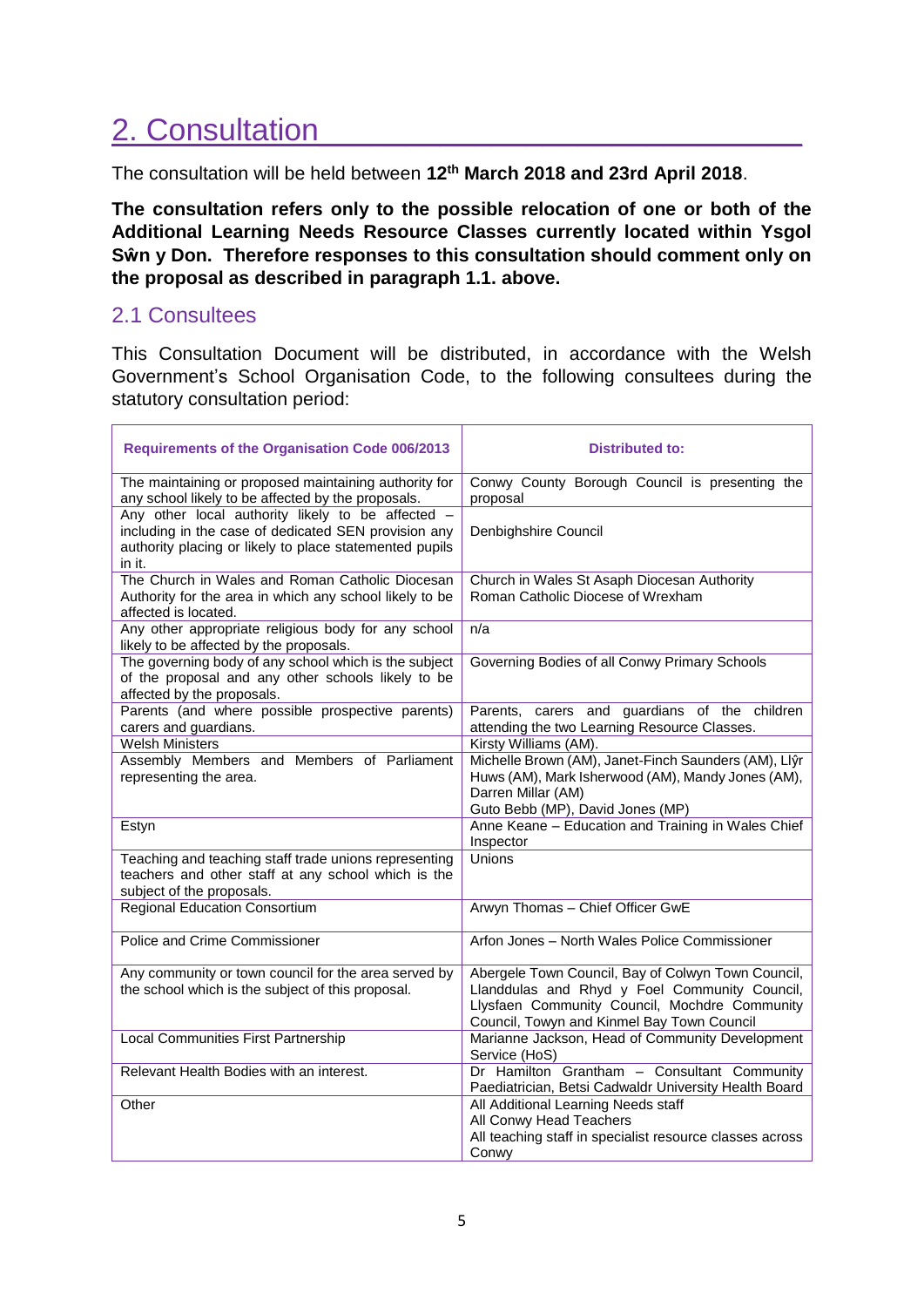The consultation document will be published on the Conwy County Borough Council website at: [www.conwy.gov.uk/eductationconsultations](http://www.conwy.gov.uk/eductationconsultations) 

#### 2.2 Meetings

During the consultation period, Conwy ALN Officers will hold the following "drop-in" sessions to discuss the proposals with teaching and support staff, parents and carers, members of the public.

| <b>Group</b>                                   | <b>Date</b> | <b>Time</b>     | Location               |
|------------------------------------------------|-------------|-----------------|------------------------|
| Parents and<br>Carers/Members of<br>the Public | 22.03.18    | 14.00 - 15.00   | Ysgol Sŵn y Don        |
| <b>School Staff</b>                            | 22.03.18    | $15.00 - 16.30$ | Ysgol Sŵn y Don        |
| Parents and<br>Carers/Members of<br>the Public | 12.04.18    | $14.00 - 15.00$ | <b>Ysgol Cystennin</b> |
| School Staff                                   | 12.04.18    | $15.00 - 16.30$ | <b>Ysgol Cystennin</b> |

Should further alternative possible location(s) be identified for one or both of the Learning Resource Classes during this consultation process, then additional dates will be published for further "drop-in" sessions and meetings with the Governing Body at the potential new school site(s).

Comments received during this statutory consultation period will be considered by the Cabinet before a decision is reached regarding the next steps and any potential move(s). Conwy County Borough Council will decide whether or not to continue with the proposal, and whether a Statutory Notice on the proposal should be published.

#### 2.3 Consultation with children and young people

Arrangements will also be made to obtain the views of the children and young people attending the two Learning Resource Classes. A designated session will be arranged with the children and young people at Ysgol Sŵn y Don.

Should an alternative possible location(s) be recommended for one or both of the Learning Resources following this consultation process, additional sessions will be arranged for information sharing and discussion with the children and young people attending the Resource Classes.

#### 2.4 Comments: contact address and deadline

You can respond to this consultation by completing the response form at the end of this document. Please address all responses to: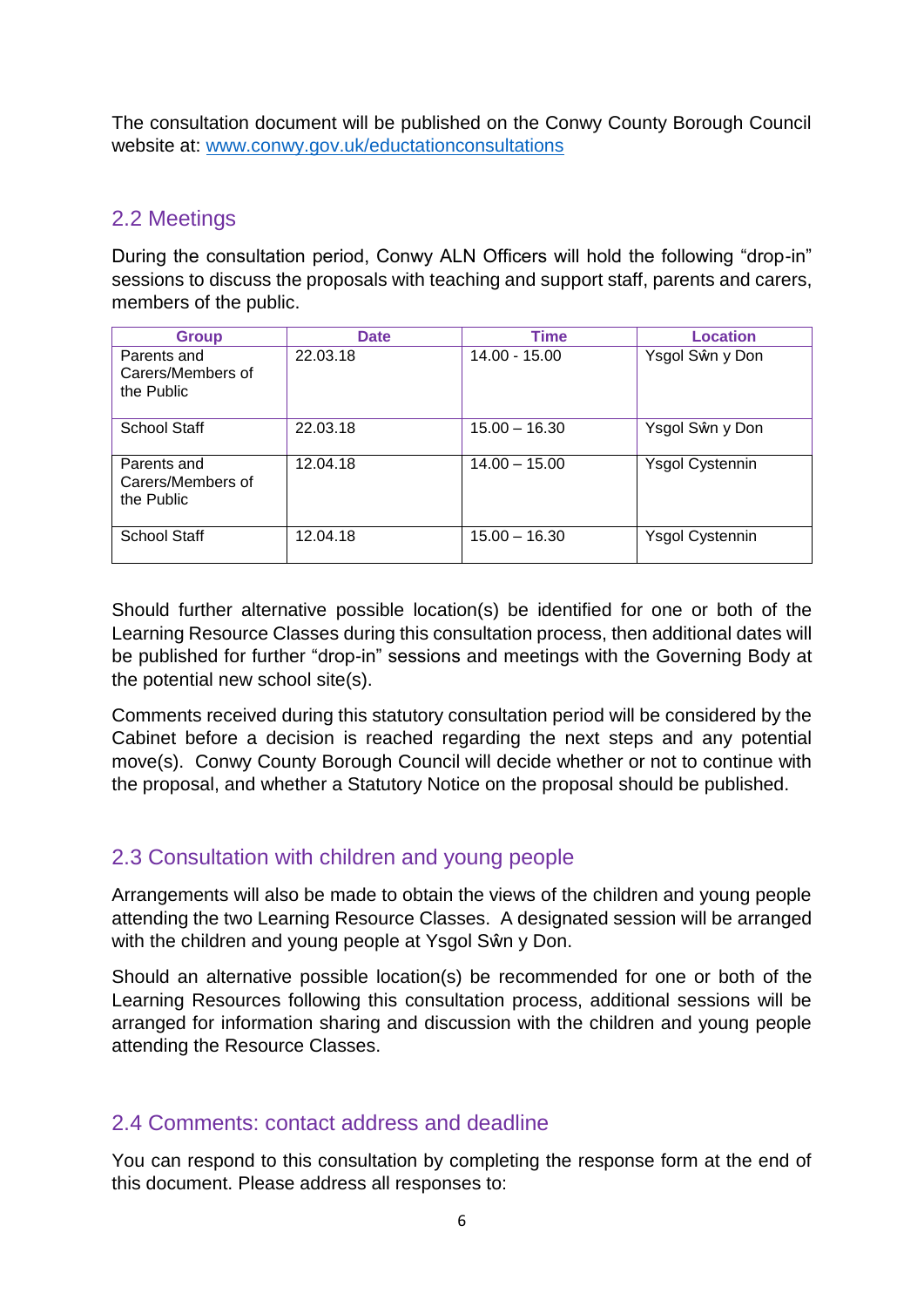E-mail: [addysg@conwy.gov.uk](mailto:addysg@conwy.gov.uk)

Post: Education Services

Government Buildings

Dinerth Road

Rhos on Sea

LL28 4UL

**Note** – All responses, whether by post or by e-mail, must arrive at Education Services by no later than **13:00 on Monday, 23rd April.**

### 3. Background Information\_\_\_\_\_\_\_\_\_\_\_\_\_\_\_\_\_\_\_

#### 3.1 School Information

Ysgol Sŵn y Don is a community school for pupils aged three to eleven situated on the outskirts of Old Colwyn in the County Borough of Conwy. The school was formed in September 2015 when Tan y Marian Junior School and Penmaenrhos Infant School merged, and has been based on the site of the former Junior School since September 2016 when building work was completed to extend the previous building.

At the time of writing this report, there are 131 pupils on the school roll, 119 of whom are of statutory school age. This number has increased as follows since September 2013:

| <b>Academic Year</b> | <b>Actual Pupil Numbers (Sept PLASC</b><br>Data) |
|----------------------|--------------------------------------------------|
| 2013/2014            | 88                                               |
| 2014/2015            | 89                                               |
| 2015/2016            | 88                                               |
| 2016/2017            | 99                                               |

The school has a total of 6 main classrooms and two smaller classrooms for the two Learning Resource Classes. The classes are currently configured as follows:

- 1) Nursery and Reception (26 pupils: *12 Nursery and 14 Reception*)
- 2) Year 1 (19 pupils)
- 3) Year 2 (26 pupils)
- 4) Years 3 and 4 (28 pupils: *10 Year 3 and 18 Year 4*)
- 5) Year 5 (21 pupils)
- 6) Year 6 (11 pupils)
- 7) Playgroup/Foundation Phase Learning Resource Class (12 pupils)
- 8) Key Stage 2 Learning Resource Class (12 pupils)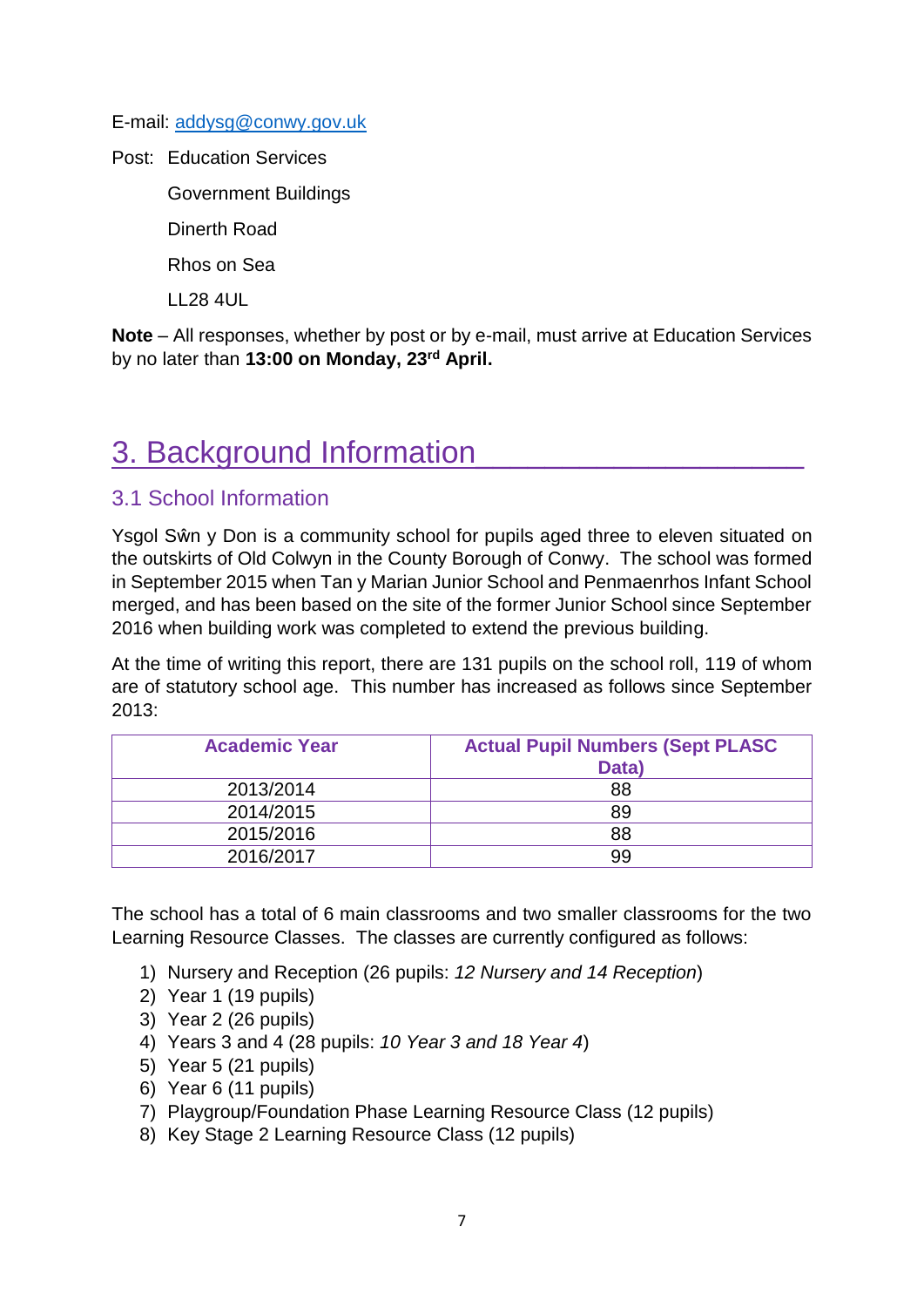"Around 70% of children are eligible for free school meals. This is well above the national average (19%). About 42% of the children have additional learning needs, which is well above the national average, and a few have a statement of special educational needs. A few pupils are in the care of the local authority. Nearly all pupils are of white British ethnic origin and speak English as their first language. No pupils speak Welsh at home", (Estyn Report, January 2017).

Annual pupil projections for the next five years, (not including the possible increase associated with the potential housing development at the nearby Tŷ Mawr site), is as follows:

| <b>Academic Year</b> | <b>Projected Pupil Numbers</b> |
|----------------------|--------------------------------|
| 2018/2019            | 120                            |
| 2019/2020            | 114                            |
| 2020/2021            | 110                            |
| 2021/2022            | 113                            |
| 2022/2023            | 101                            |

The projected number of children who may move to the area with the proposed Tŷ Mawr housing development, should this be agreed, is 50 of primary school age and 41 of secondary school age.

In addition to the pressure being experienced from increased pupil numbers this academic year, following their Inspection in January 2017, both the school's performance and their prospects for improvement were deemed 'Unsatisfactory' by Estyn. As a result, it was recognised that special measures were required in relation to the school, and the school's progress continues to be monitored on a termly basis by Estyn.

The Governing Body of Ysgol Sŵn y Don feel that they are better able to effectively address all of the recommendations within the recent Estyn Inspection by separating year groups, particularly across Key Stage 2. Taking this into account and the increase in pupil numbers, this would involve utilisation of at least one of the smaller classrooms currently used to host the Local Authority's Learning Resource Classes.

#### 3.2 Learning Resource Classes

The two Learning Resource Classes currently located within Ysgol Sŵn y Don are part of a continuum of provision for children with additional learning needs in Conwy. All children attending the Learning Resource Classes continue to be registered at their home school, and the aim is for children to be re-integrated back into their home schools if and when they are ready. The children's home schools are encouraged to maintain close links with the children and their families, and to ensure that pupils are invited back to their home schools for significant events and occasions.

All placements in a Learning Resource Class are agreed by the multi-agency Additional Learning Needs Moderation Panel according to an agreed set of access criteria.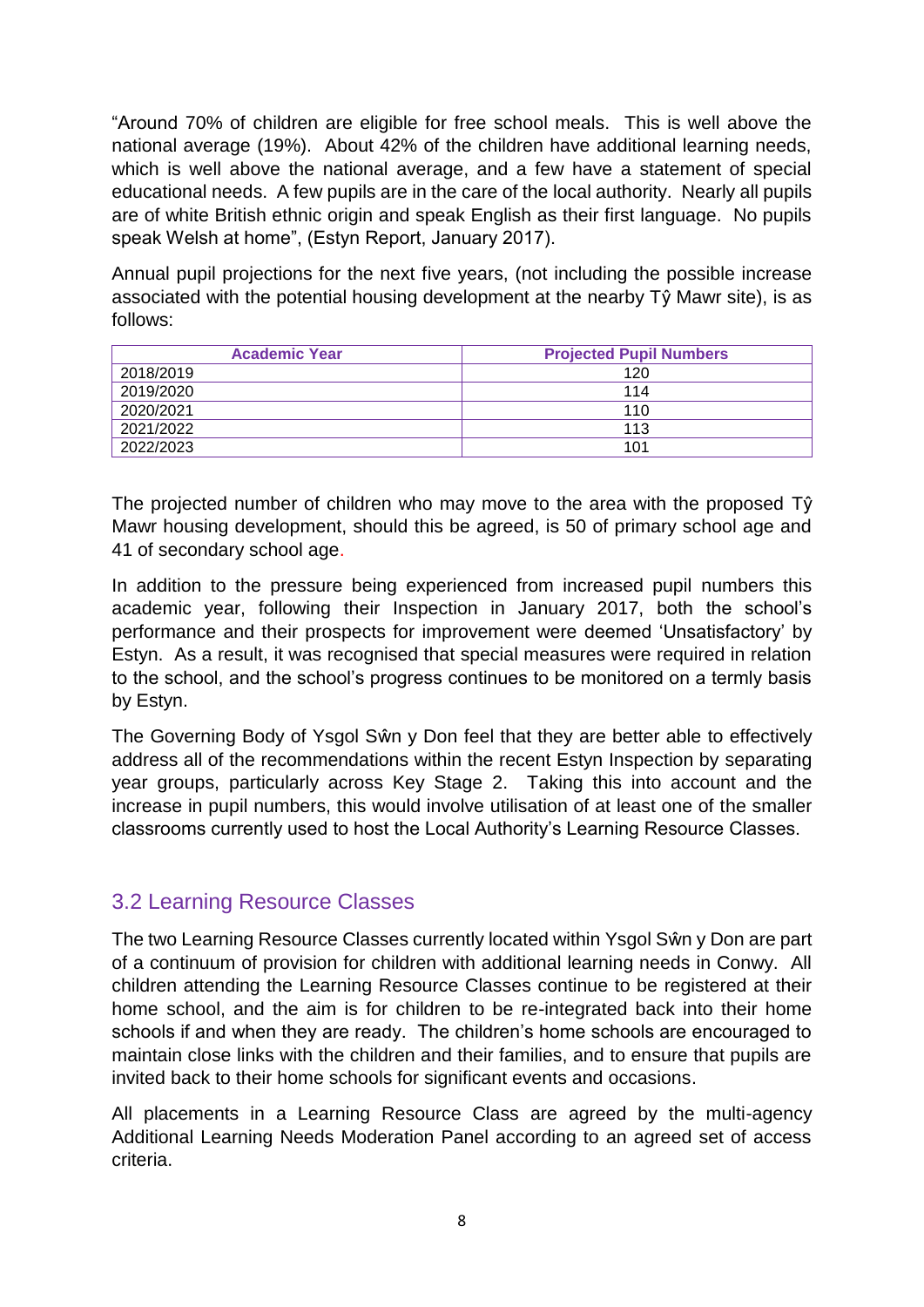The Foundation Phase Learning Resource Class is a full time placement in order that travelling and changes throughout the day are minimised for these younger children. Taxi transport is provided to Ysgol Sŵn y Don for pupils from their home addresses each morning and back to their home addresses at the end of the school day.

The Foundation Phase Learning Resource Class is the only Resource Class specifically designed for children with moderate to severe learning difficulties in Conwy. It caters for a maximum of twelve children and is accessible for children from any Conwy school aged between 4 and 7.

Currently, there are nine children attending the Foundation Phase Learning Resource Class. Two children are registered at Ysgol Sŵn y Don as their home school, with one living within and one outside of the catchment area for the school. The other 7 children are registered at 7 other schools from across Conwy.

There are seven Key Stage 2 Learning Resource Classes across Conwy, currently located in the following schools: Ysgol Bro Gwydir, Ysgol Porth y Felin, Ysgol Tudno, Ysgol Pencae, Ysgol Awel y Mynydd, Ysgol Maes Owen and Ysgol Sŵn y Don. The Key Stage 2 Learning Resource Classes are currently configured as part time placements, with all pupils returning to their mainstream schools in the afternoon. Teaching and support staff support the pupils and the staff within their mainstream schools during the afternoon sessions. Pupils are transported by taxi from their home addresses to Ysgol Sŵn y Don every morning and back to their home school for lunch time.

The Key Stage 2 Learning Resource Classes have been positioned across Conwy to try and ensure that there is provision as locally as possible. With this in mind, it is proposed that any move for the current Key Stage 2 Learning Resource Class is kept as close as possible to its current location.

There are currently eleven children attending the Key Stage 2 Learning Resource Class at Ysgol Sŵn y Don. Eight children are registered at the school, with two children living within and six outside of the catchment area for the school.

#### 3.3 Pupil forecasts and capacity

As described above, current pupil numbers in the school are 133, with projections for the next five years, (not including the possible increase associated with the potential housing development at the nearby Tŷ Mawr site), as follows:

| <b>Academic Year</b> | <b>Projected Pupil Numbers</b> |
|----------------------|--------------------------------|
| 2018/2019            | 120                            |
| 2019/2020            | 114                            |
| 2020/2021            | 110                            |
| 2021/2022            | 113                            |
| 2022/2023            | 101                            |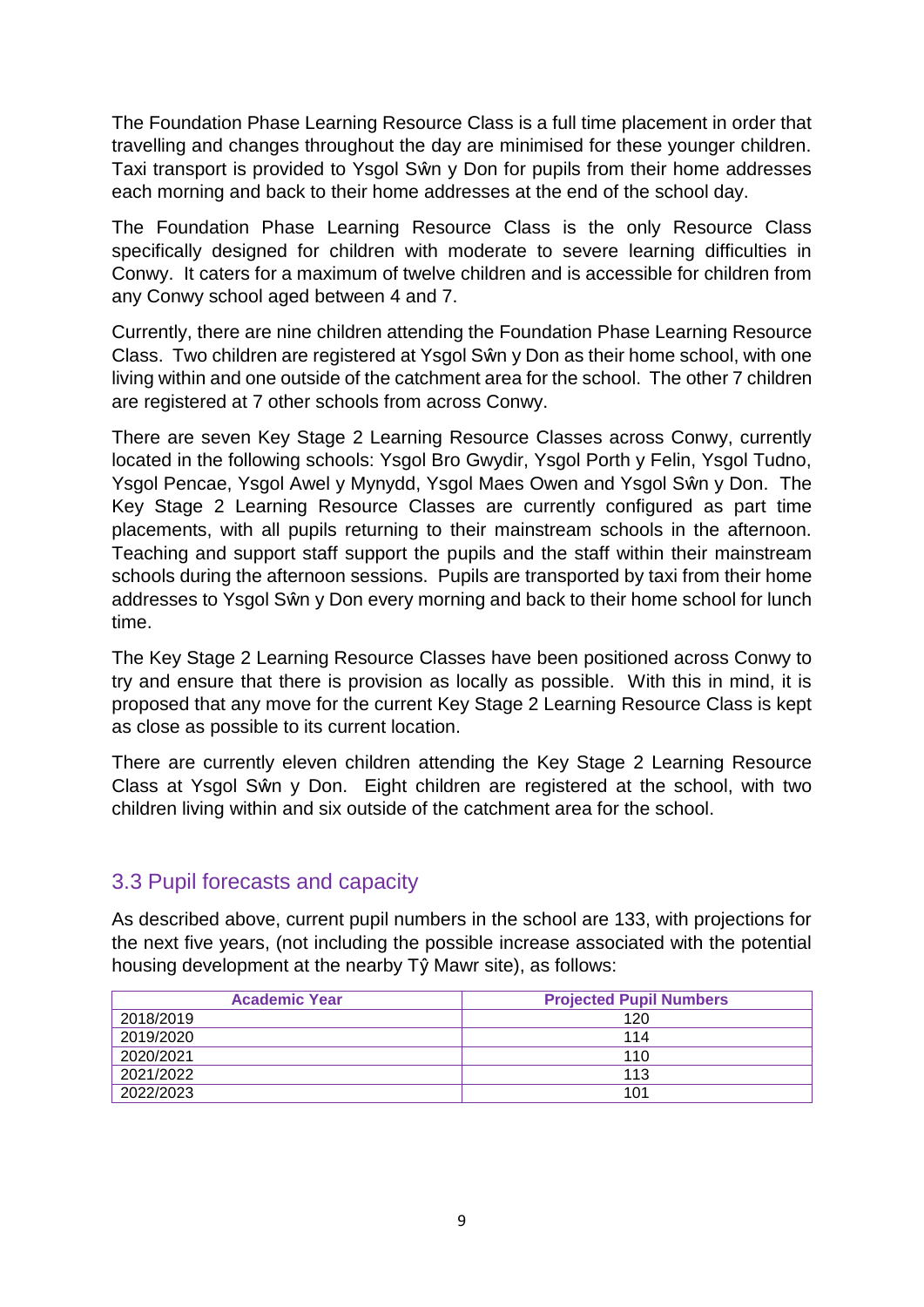The projected number of children who may move to the area with the proposed Tŷ Mawr housing development is 50 of primary school age and 41 of secondary school age.

The capacity for the school is 149 following the building work completed to merge the two school sites; however, the concerns of the Governing Body and Head Teacher are around the number of classrooms and how these can be effectively used to accommodate all of the current mainstream and Learning Resource Classes, particularly in the context of responding to Estyn recommendations, improving standards and outcomes for all learners, (including those children attending the Learning Resource Classes), promoting inclusion and prioritising wellbeing.

The Governing Body and Head Teacher are concerned about the school's ability to provide good quality teaching and learning opportunities in the current context without the capacity to have single year groups, particularly in upper Key Stage 2, and feel that the engagement, performance and outcomes for learners can only be improved by looking at the physical accommodation and configuration of the class groups to facilitate the implementation of their action plan and Estyn recommendations.

Concern about outcomes and progress impacts on the learners within the Key Stage 2 Learning Resource Class in particular, with regard to successful and meaningful inclusion opportunities within well established, calm and positive learning environments within the mainstream classes where appropriate.

It is proposed that any move for either of the Learning Resource Classes takes into account the philosophy and vision of the potential new school, and the commitment of the Governing Body and Head Teacher to promoting inclusion and the high quality and effective support of learners with additional learning needs. It would obviously also prioritise the availability of appropriate classroom space which enables the Learning Resource Class to have its own protected space, but with a sense of being part of the wider school community.

#### 3.4 Accommodation

As described above, Ysgol Sŵn y Don has six main classrooms, with two smaller rooms that were originally designed to host the two Learning Resource Classes. Currently these are arranged as follows:

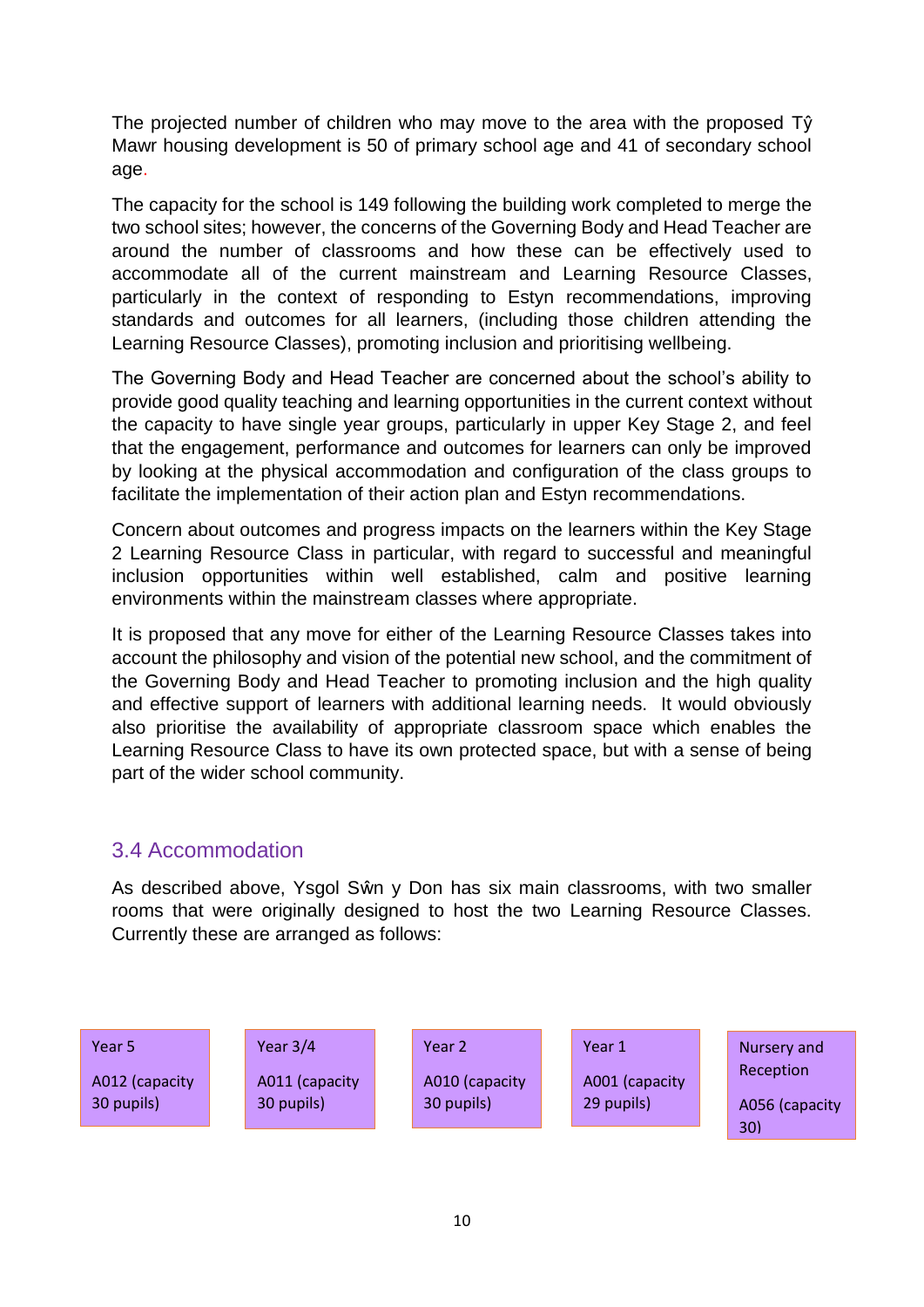

*A003 and A030 ALN classrooms should not be taken into account for capacity purposes.* 

*A053 refers to Nursery unit, i.e not compulsory school age pupils.*

The school would like to configure the classrooms as follows for the academic year 2018/2019 in order to focus on delivering best outcomes for all of their learners:

Classroom 0: Nursery and Playgroup (pupil numbers unknown)

Classroom 1: Reception and Year 1 (26 pupils)

Classroom 2: Year 2 (19 pupils)

Classroom 3: Year 3 (24 pupils)

Classroom 4: Year 5 (18 pupils)

Classroom 5: Year 6 (21 pupils)

Small Classroom 1: Year 4 (11 pupils)

Small Classroom 2: to be consulted on

#### 3.5 ALN Provision

It is proposed that the relocation of one or possibly both of the Learning Resource Classes, will enable focus to be put on developing high quality teaching and learning experiences for all learners, and will offer an opportunity to improve on and enhance provision for additional learning needs, both within Ysgol Sŵn y Don and the Local Authority Learning Resource provision.

If the two Learning Resource Classes were to remain on the school site, there would continue to be difficulties in terms of adequately coordinating class groups and classrooms, with the potential for the Learning Resource Classes being forced to share space with other year groups/playgroup. This is not an ideal situation and raises concerns about the quality of ALN provision and teaching and learning opportunities for all learners across the wider school.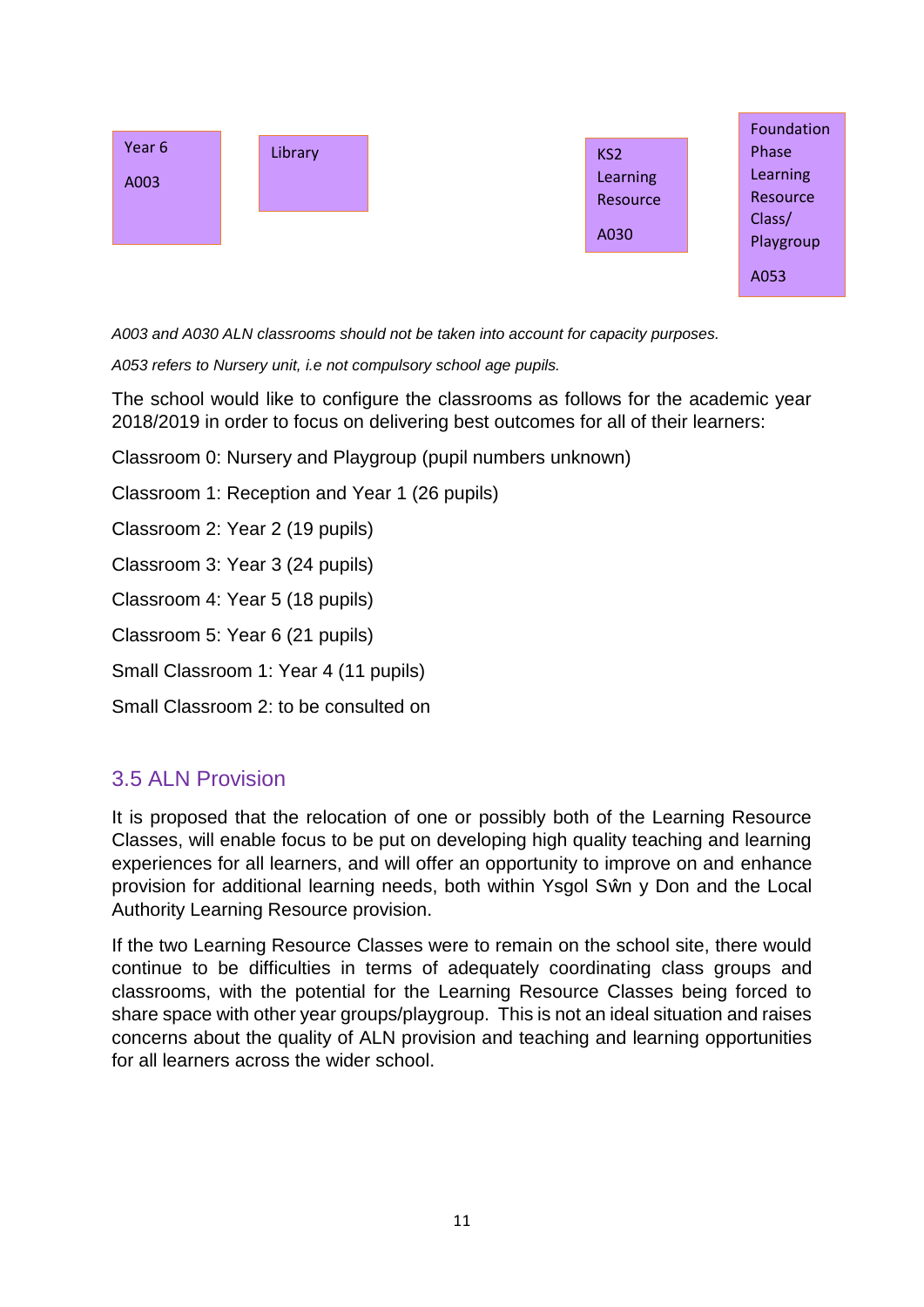# 4. The Proposal

#### 4.1 Current situation: maintaining the status quo

The current situation involves the location of both Foundation Phase and Key Stage 2 Learning Resource Classes being located on the site of Ysgol Sŵn y Don. A combination of increased pupil numbers and difficulties being experienced by the Governing Body and school staff in responding to recommendations for improving teaching and learning opportunities, has resulted in the request to consult on the possible relocation of one or both of the Learning Resource Classes.

The Governing Body, Head Teacher and Acting Head Teacher have shared their concerns with the Local Authority and Conwy County Borough Council with regard to the challenges that they are experiencing in coordinating classes in the most effective and positive way with a view to improving wellbeing, academic and social outcomes for all children in the school, including those within the Learning Resource Classes.

The Local Authority wishes to maintain the current level of provision as part of the County's continuum of ALN support, and is committed to addressing all concerns and issues that may impact on the effectiveness of the provision.

#### 4.2 Proposed options

The possibility of moving the Key Stage 2 Learning Resource Class to Ysgol Iau Cystennin is the preferred option for consultation at this stage. The Category 5 school is situated 3.7 miles away from Ysgol Sŵn y Don in the village of Mochdre. The school has recently been federated with Ysgol Babanod Mochdre, but remains on its own separate site currently catering only for Key Stage 2 pupils. The school have identified an adequately sized classroom within which they believe that the Learning Resource Class could be situated.

The Head Teacher and Chair of Governors are in support of further consultation on the proposal and recognise the value that the Learning Resource can bring to the school.

The building in which Ysgol Cystennin is based currently has capacity for 82 Key Stage 2 pupils, however, it has additional rooms that could be converted to classrooms and the capacity accordingly increased. The projected pupil numbers over the next 5 years are as follows:

| <b>Academic Year</b> | <b>Projected Pupil Numbers</b> |
|----------------------|--------------------------------|
| 2018/2019            | 76                             |
| 2019/2020            | 85                             |
| 2020/2021            | 89                             |
| 2021/2022            | 79                             |
| 2022/2023            | 76                             |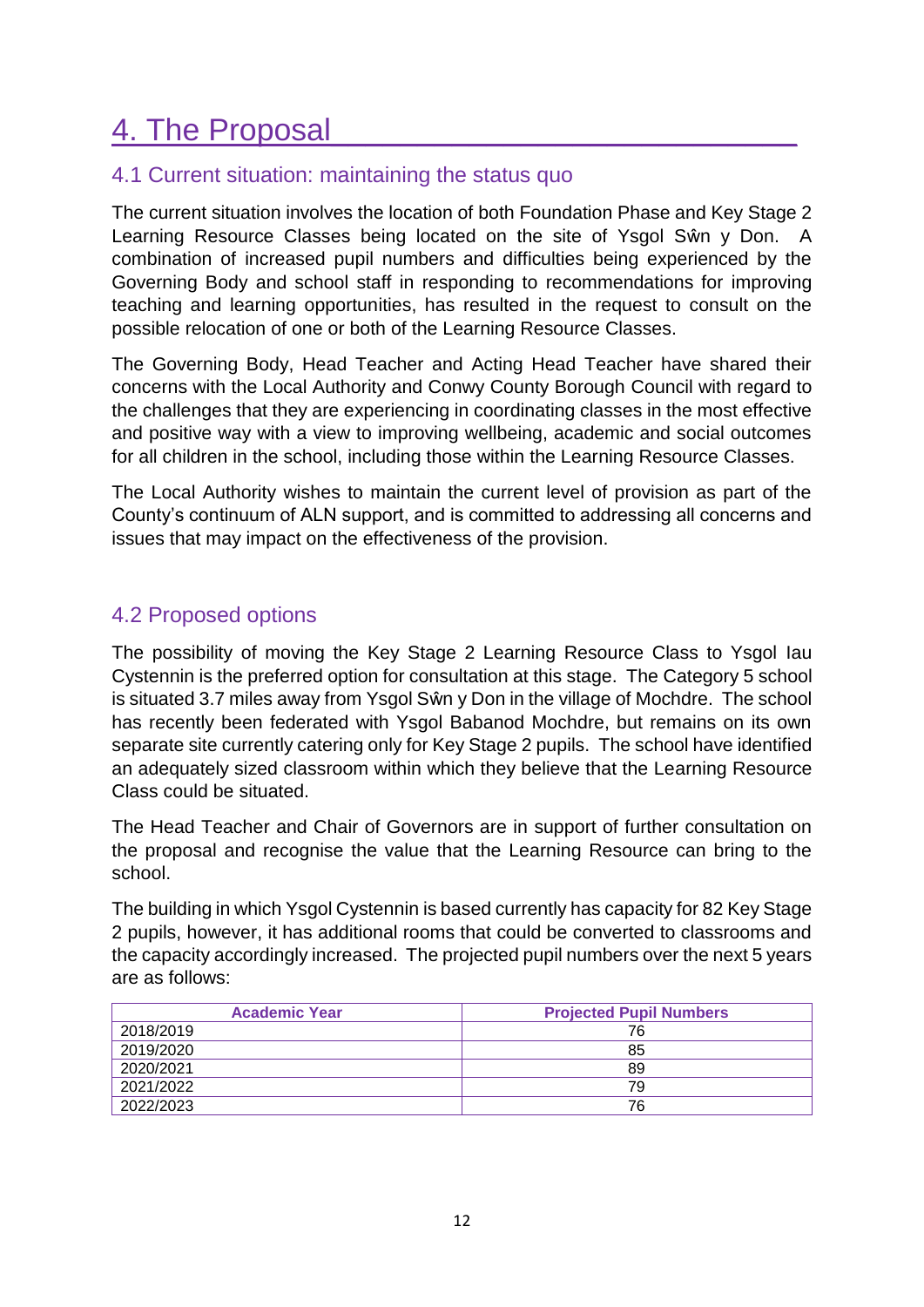In addition to Ysgol Cystennin, it is proposed that any other alternative locations that may be suggested during this consultation period are as close as possible to Ysgol Sŵn y Don. This is in order to ensure that the Learning Resource provision continues to be easily accessible across Conwy, keeping the travel of all children to a minimum and maximising their opportunities for integration and inclusion within their local communities. In addition, as the two Learning Resource Classes currently located at Ysgol Sŵn y Don are English Medium Resources, they would need to be located within a Category 4/5 Primary School.

#### 4.3 New accommodation/locations

In addition to Ysgol Cystennin, where necessary/appropriate, other possible alternative locations (schools) could be approached and consulted on/with as part of this statutory consultation process, and essential features identified and checked. For example:

- Adequate access
- Appropriate accommodation
- Opportunities for inclusion within appropriate mainstream lessons
- A well-established commitment as a school to ALN and Inclusion

The proposed classroom in Ysgol Cystennin was previously a computer suite and is felt to comply with all of the above features.

#### 4.4 Transport arrangements

Transport arrangements will remain unaltered, with all pupils being transported by taxi to their Learning Resource Class placements. The proposal is that any new potential locations will be sufficiently close to Ysgol Sŵn y Don so that any additional transport time is minimised.

Ysgol Cystennin is located only 3.7 miles from Ysgol Sŵn y Don, and is in fact closer or almost equidistant to the home addresses of a number of the pupils currently accessing the current Key Stage 2 Learning Resource.

#### 4.5 Staffing

Education Officers will be meeting with existing teaching and support staff from the two Learning Resource Classes on 22.03.18 to consult on proposed changes. Further formal meetings with staff and appropriate Union representatives will be arranged if and as appropriate.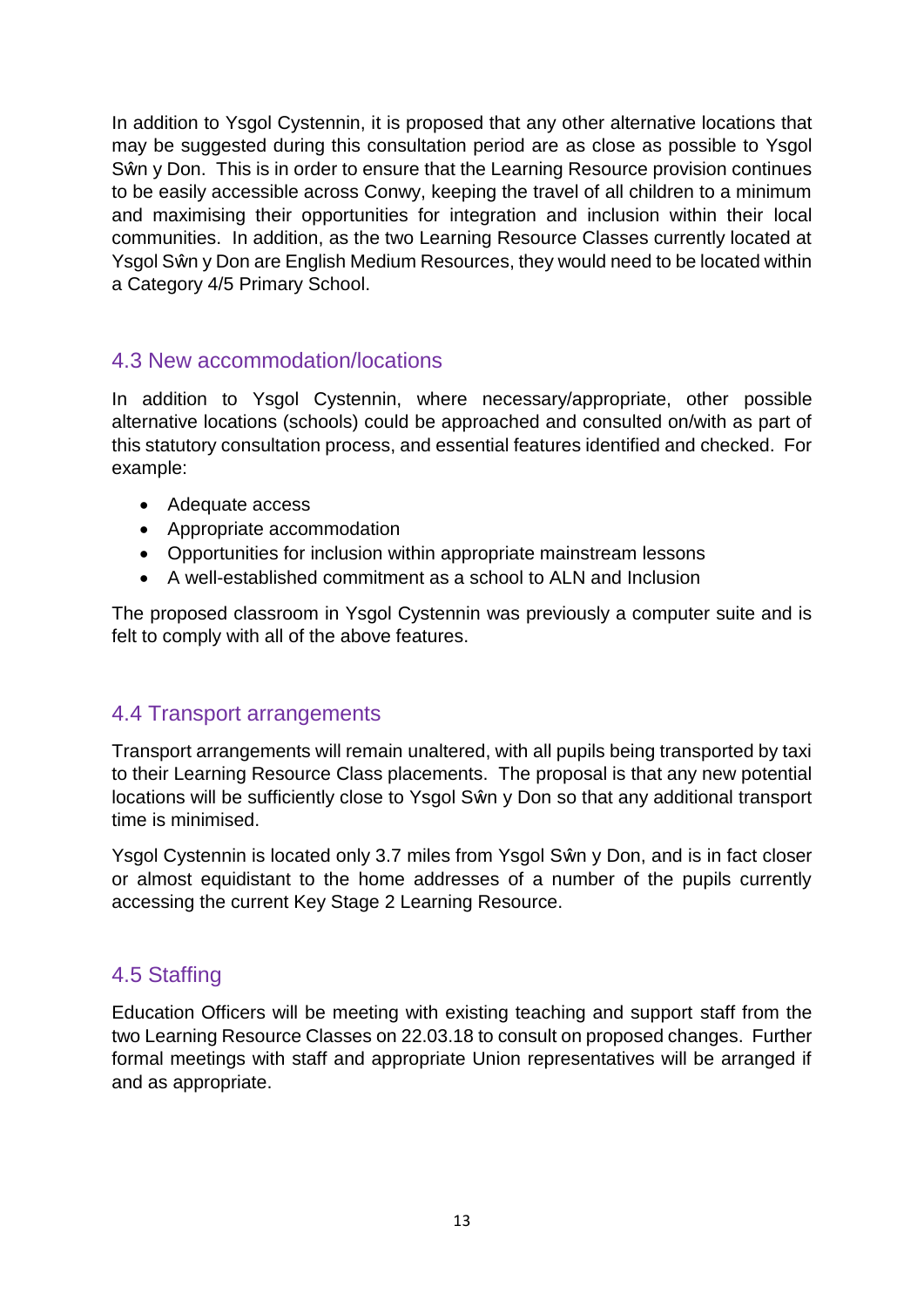#### 4.6 Equality Impact Assessment

A full Equality Impact Assessment, including a Community Impact Assessment will be carried out as part of this statutory consultation period. The full assessment will included within the consultation report which will follow this consultation period.

#### 4.7 Benefits and disadvantages

Consultation on the proposed relocation of one or both of the Learning Resource Classes currently situated in Ysgol Sŵn y Don will ensure that acceptable outcomes are reached that promote the values and vision of the Council for all young people and their families in Conwy, and in particular those with additional learning needs.

It is proposed that maintaining both of the Learning Resource Classes in the current school poses a risk in terms of ensuring teaching and learning opportunities are of the highest quality for both learners in the Resource Classes and the wider school community. So ensuring that educational standards and pupil wellbeing are afforded the highest priority. When considering the potential increase in pupil numbers associated with proposed housing developments in the area, it is essential that this issue of accommodation is addressed in anticipation rather than subsequent to increased numbers.

The advantages of relocating one or both of the Learning Resource Classes are primarily around appropriate accommodation enabling teaching staff to deliver high quality teaching and learning opportunities which promote academic outcomes and wellbeing objectives for all learners, both within the Resource Classes and across Ysgol Sŵn y Don, not impeded by physical capacity or organisational challenges.

### 5. Explanation of the Statutory Process

A period of pre-consultation took place with the Governing Body and Head Teacher of Ysgol Sŵn y Don prior to submission of a report requesting the permission of Cabinet to consult with key stakeholders in respect of the requested relocation of one or both of the Learning Resource Classes.

This report was presented to Cabinet on 19.12.17, who supported the recommendation to hold a statutory consultation period, consulting on possible options and ensuring that the interests of all parties are considered and addressed.

Subsequent pre-consultation engagement has taken place with the Head Teacher and Governing Body of Ysgol Cystennin, who are in support of consultation around the possible move of the Key Stage 2 Learning Resource to the school. That is to say, they are supportive of formal consultation taking place with the community, the young people in their care, their parents/carers and teaching staff. To be clear, no decision has been made about any move at this point, and this is simply a proposal to be consulted upon.